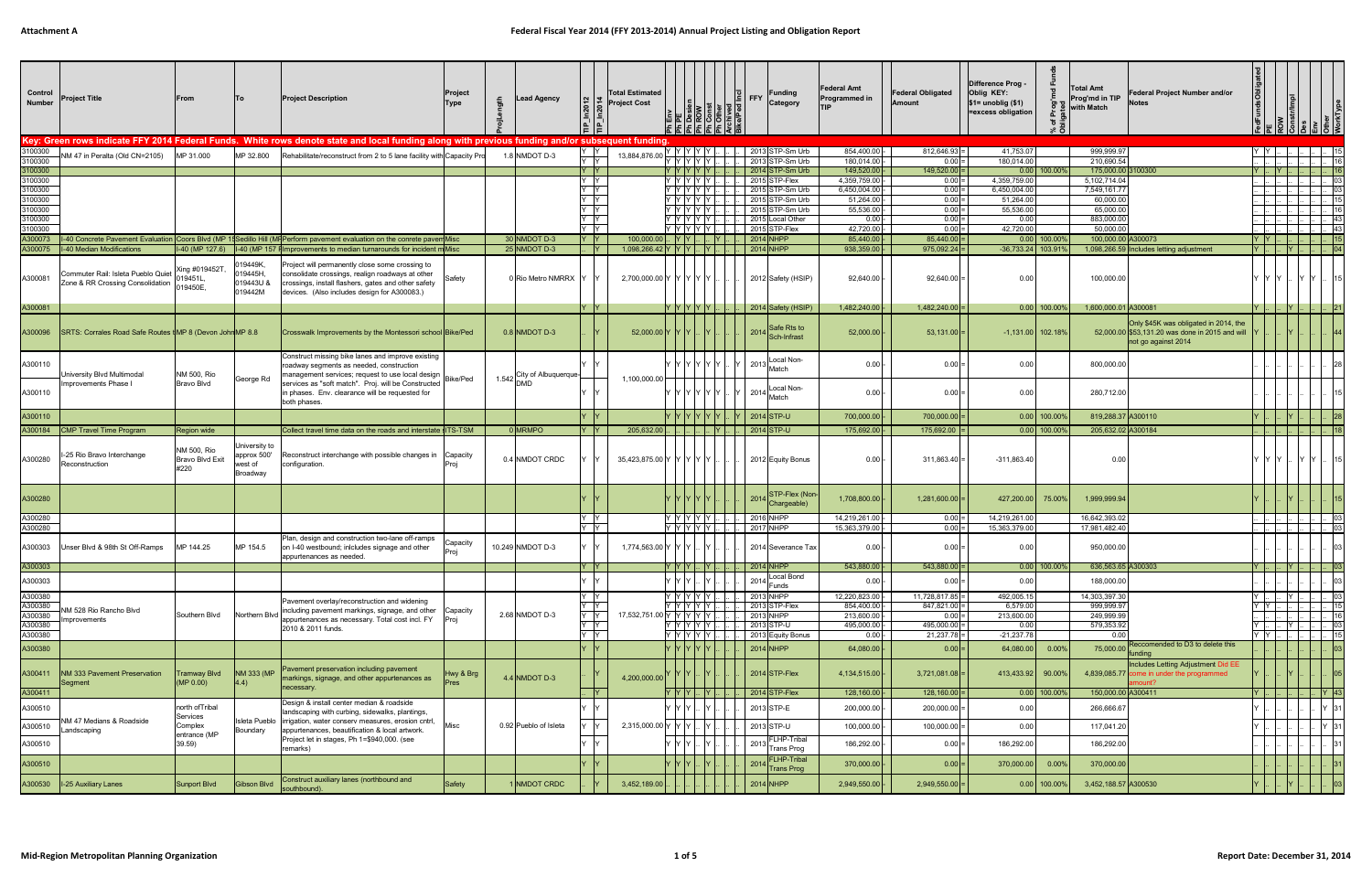| Control<br><b>Number</b> | <b>Project Title</b>                                                              | From                                               | lTo                           | <b>Project Description</b>                                                                                                                                                                                  | Project<br><b>Type</b>   | <b>Lead Agency</b>                        | உ                                                                   | <b>Total Estimated</b><br><b>Project Cost</b> |                                   | 86   | ∣≛∣ FFY | <b>Funding</b><br>Category                                                  | Federal Amt<br>Programmed in | <b>Federal Obligated</b><br>Amount   | Difference Prog -<br>Oblig KEY:<br>$$1=$ unoblig $$1)$<br>=excess obligation | <b>Total Amt</b><br>Prog'md in TIP<br>with Match<br>৳ | Federal Project Number and/or<br>Notes                                                                                         |                 |                          |                |                              |
|--------------------------|-----------------------------------------------------------------------------------|----------------------------------------------------|-------------------------------|-------------------------------------------------------------------------------------------------------------------------------------------------------------------------------------------------------------|--------------------------|-------------------------------------------|---------------------------------------------------------------------|-----------------------------------------------|-----------------------------------|------|---------|-----------------------------------------------------------------------------|------------------------------|--------------------------------------|------------------------------------------------------------------------------|-------------------------------------------------------|--------------------------------------------------------------------------------------------------------------------------------|-----------------|--------------------------|----------------|------------------------------|
| A300564                  | <b>Regional Traffic Surveillance</b><br>(Traffic Count) Program                   | Bernalillo,<br>Valencia,<br>Sandoval &<br>Torrance |                               | Fraffic Data Collection for NM Traff. Mon. Sys.,<br>HPMS-Hwy. Perf. Mon. Sys., GIS, Traff. Flow data  ITS-TSM<br>& model devel.                                                                             |                          | 0 MRCOG                                   |                                                                     | 303,875.00                                    |                                   |      |         | 2014 STP-U                                                                  | 259,631.00                   | $259,631.00$ =                       | $0.00$ 100.00%                                                               | 303,875.23 A300564                                    |                                                                                                                                |                 |                          |                |                              |
| A300602                  | Orthophotography                                                                  | District 3 wide                                    |                               | Orthophotographic services provided by the Mid-<br>Region Council of Governments per MOU.                                                                                                                   |                          | <b>DINMDOT D-3</b>                        |                                                                     | 50,000.00                                     |                                   |      |         | $2014$ STP-Flex                                                             | 42,720.00                    | $42,720.00$ =                        | $0.00$ 100.00%                                                               |                                                       | 50,000.00 A300602                                                                                                              |                 |                          |                |                              |
| A300652                  | A300652   Old Coors Rd & Sage Rd Intersectio Old Coors Rd @ Sage Rd               |                                                    |                               | Realign intersection to eliminate skew and improve Safety                                                                                                                                                   |                          | 0.3 County of Bernalillo   Y   Y          | Y Y                                                                 | 572,908.00 Y Y Y Y Y                          | $Y$ $Y$ $Y$ $Y$ $Y$               |      |         | 2014 Safety (HSIP)<br>2015 Safety (HSIP)                                    | 40,429.00<br>490,313.00 -    | $40,429.00$ =<br>$0.00 =$            | $0.00$ 100.00%<br>490,313.00                                                 | 529,267.06                                            | 43,640.98 A300652                                                                                                              | IY IY I         |                          |                | . 121                        |
| A300657                  | North Mesa Road Realignment of<br>Horizontal "S" Curve                            | Aragon Rd                                          | $ BL-13 $<br>Business<br>Loop | Realign "S" curve; includes signage, pavement<br>markings, and other appurtenances as necessary.                                                                                                            | Safety                   | 2.158 City of Belen                       |                                                                     | 171,000.00 Y Y Y                              |                                   |      |         | 2014 Safety (HSIP)                                                          | 25,939.00 -                  | $11,287.00$ =                        | 14,652.00 43.51%                                                             | 27,999.78                                             | The Total Cost is \$12,585 Is this a<br>ting Adjustment?                                                                       |                 |                          |                |                              |
| A300657<br>A300657       |                                                                                   |                                                    |                               |                                                                                                                                                                                                             |                          |                                           | Y Y<br>Y Y                                                          |                                               | Y  Y  Y  .<br> Y  Y  Y  .         | IY L |         | 2015 Safety (HSIP)<br>2015 Safety (HSIP)                                    | 115,296.00 -<br>17,179.00 -  | $0.00 =$<br>$0.00 =$                 | 115,296.00<br>17,179.00                                                      | 124,455.96<br>18,543.83                               |                                                                                                                                |                 |                          |                | 21                           |
| A300695                  | District 3 Bridge Deck Repairs<br>(9341, 9342, 9938, 9939, 9940,<br>9952, 9953)   | Varies                                             | <b>Varies</b>                 | Bridge Deck Overlay.                                                                                                                                                                                        | Hwy & Brg<br>Pres        | D NMDOT D-3                               |                                                                     | $1,600,000.00$  Y  Y  Y                       |                                   |      |         | NHPP (Non-<br>2014 Chargeable)                                              | 1,367,040.00                 | $972,891.70$ =                       | 394,148.30 71.17%                                                            |                                                       | The total cost (TC) is \$1,138,684.11<br>1,599,999.95 engineer's estimate came in under the<br>programmed amount               |                 |                          |                |                              |
| A300704                  | AMPA Wide Bicycle Facil. Prog. &<br><b>Activities</b>                             | Albuquerque<br>Metro Area                          |                               | Improvements to bicycle facilities, programs and<br>activities.                                                                                                                                             | Bike/Ped                 | City of Albuquerque-                      |                                                                     | 234,082.00                                    |                                   |      |         | 2014 CMAQ-Mand                                                              | 200,000.00                   | $200,000.00$ =                       | $0.00$ 100.00%                                                               | 234,082.39 A300704                                    |                                                                                                                                |                 |                          |                |                              |
| A300734                  | <b>BQ Ride - TDM-Travel Demand</b><br>Management                                  | <b>AMPA Wide</b>                                   |                               | Transportation Demand Management Program.<br>Increase alternative modes of transportation at<br>major traffic generators.                                                                                   | <b>TDM</b>               | City of Albuquerque-<br><b>ABQ Ride</b>   |                                                                     | 945,166.00                                    |                                   |      |         | 2014 CMAQ-Mand                                                              | 807,550.00                   | $807,550.00$ =                       | $0.00$ 100.00%                                                               | 945,166.17 A300734                                    |                                                                                                                                |                 |                          |                |                              |
|                          | A300754   ITS-Albuquerque Traffic<br>A300754   Management System                  | Albuquerque City<br>Wide                           |                               | signal infrastructure communications, monitoring<br>other ITC related elements and                                                                                                                          | <b>ITS-TSM</b>           | $ City\ of\ Albuquerque Y $<br><b>DMD</b> | ly ly                                                               | 2,340,824.00                                  | Y  Y  Y    Y  .<br>IY IY IY I     |      |         | 2014 CMAQ-Mand<br>2014 CMAQ-Mand                                            | 200,000.00<br>1.800.000.00   | $200,000.00$ =<br>$1,800,000.00$ =   | $0.00$ 100.00%<br>$0.00$ 100.00%                                             | 234,082.39 A300754<br>2.106.741.51                    |                                                                                                                                | IY IY I         |                          |                | 124                          |
| A300764<br>A300764       | <b>ITS</b> - District 3 Deployment of ITS                                         | $-25$ & $-40$ &                                    | <b>AMPA Wide</b>              | mplement ITS Improvements in conformance to                                                                                                                                                                 | <b>ITS-TSM</b>           | NMDOT D-3                                 | Y  Y<br> Y                                                          | $1,367,040.00$ . Y Y .                        | . IY IY I.                        |      |         | 2014 CMAQ-Mand<br>2014 STP-U                                                | 600,378.00<br>228,307.00     | $600,378.00$ =<br>$228,307.00$ =     | $0.00$ 100.00%<br>$0.00$ 100.00%                                             | 702,689.59 A300764<br>267,213.24 A300764              |                                                                                                                                | IY I I<br>$ Y $ |                          |                | Y 24<br> Y 24                |
| A300764                  |                                                                                   | other State Hwys                                   |                               | the Regional ITS Architecture                                                                                                                                                                               |                          |                                           | Y Y                                                                 |                                               | <u>IY IY I.</u>                   |      |         | 2014 CMAQ-Mand                                                              | 339,314.00                   | $339,314.00$ =                       | $0.00$ 100.00%                                                               |                                                       | 397,137.16 A300764<br>e desian funds c                                                                                         | I' Y  Y         |                          |                |                              |
| A300780<br>A300780       | \MPA Wide Comprehensive<br><b>Regional Travel Survey</b>                          | AMPA Wide                                          |                               | Conduct a data collection effort that includes a<br>household survey, commercial vehicle survey,<br>external station survey, transit on-board survey,<br>and intergration of survey results into the travel | <b>ITS-TSM</b>           | 0 MRMPO                                   |                                                                     | 1,170,412.00                                  |                                   |      |         | 2012 STP-U (old)<br>2013 STP-U                                              | 380,000.00<br>400,000.00     | $380,000.00$ =<br>$400,000.00$ =     | 0.00<br>0.00                                                                 | 444,756.54<br>468,164.78                              |                                                                                                                                |                 |                          |                |                              |
|                          |                                                                                   |                                                    |                               | demand model.                                                                                                                                                                                               |                          |                                           |                                                                     |                                               |                                   |      |         |                                                                             |                              |                                      |                                                                              |                                                       |                                                                                                                                |                 |                          |                |                              |
| A300780<br>A300794       | <b>AMPA Wide Motorist Assistance</b>                                              | <b>AMPA Wide</b>                                   |                               | Operate courtesy patrols (H.E.L.P. vehicles)                                                                                                                                                                | <b>ITS-TSM</b>           | NMDOT D-3                                 | Y Y                                                                 | 300,000.00                                    |                                   |      |         | 2014 STP-U<br>$2014$ NHPP                                                   | 220,000.00<br>256,320.00     | $220,000.00$ =<br>$256,320.00$ =     | $0.00$ 100.00%<br>$0.00$ 100.00%                                             | 257,490.63 A300780<br>299,999.99 A300794              |                                                                                                                                |                 |                          |                | $\vert$ Y 18                 |
| A300804                  | <b>Courtesy Patrols</b><br>District 3 On-Call Planning &<br><b>Design Support</b> | District 3 Wide<br>Projects T.B.D.                 |                               | Provide planning, engineering, & design services<br>on an on-call basis.                                                                                                                                    |                          | 0 NMDOT D-3                               |                                                                     | 2,100,000.00 Y Y Y                            |                                   |      |         | $2014$ STP-Flex                                                             | 341,760.00                   | $256,320.00$ =                       | 85.440.00 75.00%                                                             |                                                       | he original Total amount obligated<br>399,999.99 was 299999.99 Is this an error and the Y<br>FC obligated should be 399999.99? |                 |                          |                |                              |
| A300804<br>4300804       |                                                                                   |                                                    |                               |                                                                                                                                                                                                             |                          |                                           | IY IY                                                               |                                               | IY IY IY I.<br>IY IY IY I         |      |         | 2015 STP-Flex<br>2016 STP-Flex                                              | 512,640.00<br>683.520.00 -   | $0.00 =$<br>$0.00 =$                 | 512,640.00<br>683.520.00                                                     | 599,999.98<br>799,999.98                              |                                                                                                                                |                 |                          | . 18           | 18                           |
| A300804                  |                                                                                   |                                                    |                               |                                                                                                                                                                                                             |                          |                                           | $\begin{array}{ c c }\n\hline\nY & Y \\ \hline\nY & Y\n\end{array}$ |                                               | Y Y Y .                           |      |         | 2017 STP-Flex                                                               | 256,320.00 -                 | $0.00 =$                             | 256,320.00                                                                   | 299,999.99                                            |                                                                                                                                |                 |                          |                | $\lfloor . \rfloor$ 18       |
| A300890                  | NM 314 Bike Lanes &                                                               | Morris Rd                                          | NM 6 (Main                    | Construct sidewalks, bicycle lanes, lighting,<br>medians and outer curbs to manage access.                                                                                                                  | Bike/Ped                 | 1.585 Village of Los                      | $\mathsf{Y}$                                                        | 2,855,618.00 $\sqrt{ Y }$                     | Y Y Y                             |      |         | 2012 STP-E                                                                  | 231,062.00                   | $231,062.00$ =                       | 0.00                                                                         | 308,082.67                                            |                                                                                                                                |                 |                          |                |                              |
| A300890                  | A300890 Enhancements                                                              |                                                    |                               | Signage and other appurtenances included.<br>Former CN=L3313.                                                                                                                                               |                          | Lunas                                     | $Y$ $Y$                                                             |                                               | Y  Y  Y  .                        | IY I |         | 2013 STP-Flex<br>Y 2013 STP-E                                               | 1,500,000.00<br>329,938.00 - | 1,500,000.00<br>$329,938.00 =$       | 0.00<br>0.00                                                                 | 1,755,617.93<br>439,917.33                            |                                                                                                                                |                 |                          |                | . 28                         |
| A300890                  |                                                                                   |                                                    |                               |                                                                                                                                                                                                             |                          |                                           | Y Y                                                                 |                                               |                                   |      |         | Y  Y  Y    Y      Y   2014  STP-E                                           | 297.029.00                   | $297,029.00$ =                       | $0.00$ 100.00%                                                               | 396.038.67 A300890                                    |                                                                                                                                | IY L. L.        | - IY I                   |                | $\lfloor . \rfloor$ 28       |
| A300900                  | Paradise Blvd Trail                                                               | City Limits west Golf Course<br>of La Paz          | IRd.                          | Construct trail to connect existing trails along<br>Paradise Blvd including a connection to existing<br>ped facil. On Golf Course Rd approx 400ft south of<br>Paradise Blvd. Former CN=L3413                | Bike/Ped                 | 2.093 County of Bernalillo                |                                                                     | 819,288.00                                    |                                   |      |         | Y  Y  Y  Y  Y  Y    Y   2013 STP-U                                          | $8,544.00 -$                 | $8,544.32$ =                         | $-0.32$                                                                      | 10,000.00                                             |                                                                                                                                |                 |                          |                |                              |
| A300900<br>A300900       |                                                                                   |                                                    |                               |                                                                                                                                                                                                             |                          |                                           | $ Y $ $ Y $                                                         |                                               |                                   |      |         | Y  Y  Y  Y  Y  Y    Y   2013  STP-U<br> Y  Y  Y  Y  Y  Y    Y   2014  STP-U | 17,088.00<br>374,368.00      | $17,088.00$ =<br>$374,368.00 =$      | 0.00<br>$0.00$ 100.00%                                                       | 20,000.00<br>438,164.78 A300900                       |                                                                                                                                |                 | -  Y                     |                | $\vert$ 28                   |
| A300900                  |                                                                                   |                                                    |                               |                                                                                                                                                                                                             |                          |                                           | Y Y                                                                 |                                               |                                   |      |         | Y Y Y Y Y Y Y Y  Y 2014 CMAQ-Mand                                           | 300,000.00                   | $300,000.00$ =                       | $0.00$ 100.00%                                                               | 351,123.59                                            |                                                                                                                                |                 | - IY I.                  |                | $\vert \cdot \vert$ 28       |
| A300920<br>A300920       | <b>IM 556 Roy Ave Bridge</b><br>Replacements on Sandia Pueblo                     | Bridge #5703 NM Bridge #5704<br>556 over Edith     | NM 556 over                   | Replacement of existing bridges; includes signage, Hwy & Brg<br>striping, guardrail and other appurtenances.                                                                                                | <b>Pres</b>              | $0.4$ NMDOT D-3                           | Y  Y<br>$Y$ $Y$                                                     | 5,077,386.00 Y Y Y Y Y Y I. . Y 2014 NHPP     |                                   |      |         | Y  Y  Y  Y  Y      Y   2014  STP-U                                          | 2,563,200.00<br>939,840.00   | $2,563,200.00$ =<br>$939,840.00$ =   | $0.00$ 100.00%<br>$0.00$ 100.00%                                             | 2,999,999.91<br>1,099,999.97 A300920                  |                                                                                                                                |                 | Y        Y            11 |                |                              |
| A300920<br>A301010       |                                                                                   |                                                    | <b>NMRRX</b>                  |                                                                                                                                                                                                             |                          |                                           | ly ly<br>Y  Y                                                       |                                               | Y  Y  Y    Y    .                 |      |         | $\vert$ 2014 STP-Flex                                                       | 1,592,801.00<br>1,221,160.00 | $1,592,801.00$ =<br>$1,221,160.00$ = | $0.00$ 100.00%<br>$0.00$ 100.00%                                             | 1,864,233.33<br>1,429,260.26 A301010                  |                                                                                                                                | Y  Y            |                          | . IY I I I 111 |                              |
| A301010   ABQ)           | -25 Reconstruction (Southside of                                                  | Broadway                                           | Rio Bravo<br>Blvd             | possible changes in configuration, bridge<br>replacement, and other appurtances as necessary. Proj<br>Project cost includes EV 2011 funding                                                                 | Capacity                 | $4.7$ NMDOT D-3                           |                                                                     | 21,000,000.00                                 |                                   |      |         | $2014$ NHPP                                                                 | 14,585,240.00                | $12,162,605.38$ =                    | 2,422,634.62 83.39%                                                          | 17,070,739.21 2015 report                             | The remainder of \$2,136M will show in                                                                                         |                 |                          |                |                              |
| A301010                  | Alameda Drain & 2nd St Bike/Ped                                                   | Osuna Rd                                           |                               | Construct a multi-use trail.                                                                                                                                                                                | Bike/Ped                 | 4.138 County of Bernalillo Y              | Y Y                                                                 | 1,200,000.00 Y Y Y Y                          | $Y$ $Y$ $Y$ $\ldots$ $Y$ $\ldots$ |      |         | 2015 NHPP<br>$2014$ TAP-Lg Urb                                              | 2,136,000.00 -<br>170,880.00 | $0.00 =$<br>$170,880.00$ =           | 2,136,000.00<br>$0.00$ 100.00%                                               | 2,499,999.93<br>199,999.99 A301030                    |                                                                                                                                |                 |                          | $\sim$ 04      |                              |
| A301030<br>A301030       | Trail                                                                             |                                                    | <b>Roy Ave</b>                |                                                                                                                                                                                                             |                          |                                           | Y Y                                                                 |                                               | Y Y Y Y Y .                       |      |         | Y 2017 CMAQ-Mand                                                            | 251,556.00 -                 | $0.00 =$                             | 251,556.00                                                                   | 294,424.15                                            |                                                                                                                                |                 |                          |                | $\mathbb{L}$ $\mathbb{L}$ 28 |
| A301082                  | Tribal Road #2 Extension<br>Reconstruction                                        | Tribal Road #26<br>southerly to                    | <b>Tribal Road</b><br>#30     | Reconstruct with roadway widening, paving, and<br>drainage.                                                                                                                                                 | Hwy & Brg<br><b>Pres</b> | Pueblo of Isleta                          |                                                                     | 565,076.00 Y                                  |                                   |      |         | <b>FLHP-Tribal</b><br>2014<br><b>Trans Prog</b>                             | 175,483.00                   | $0.00 =$                             | 175,483.00                                                                   | 175,483.00<br>0.00%                                   |                                                                                                                                |                 |                          |                |                              |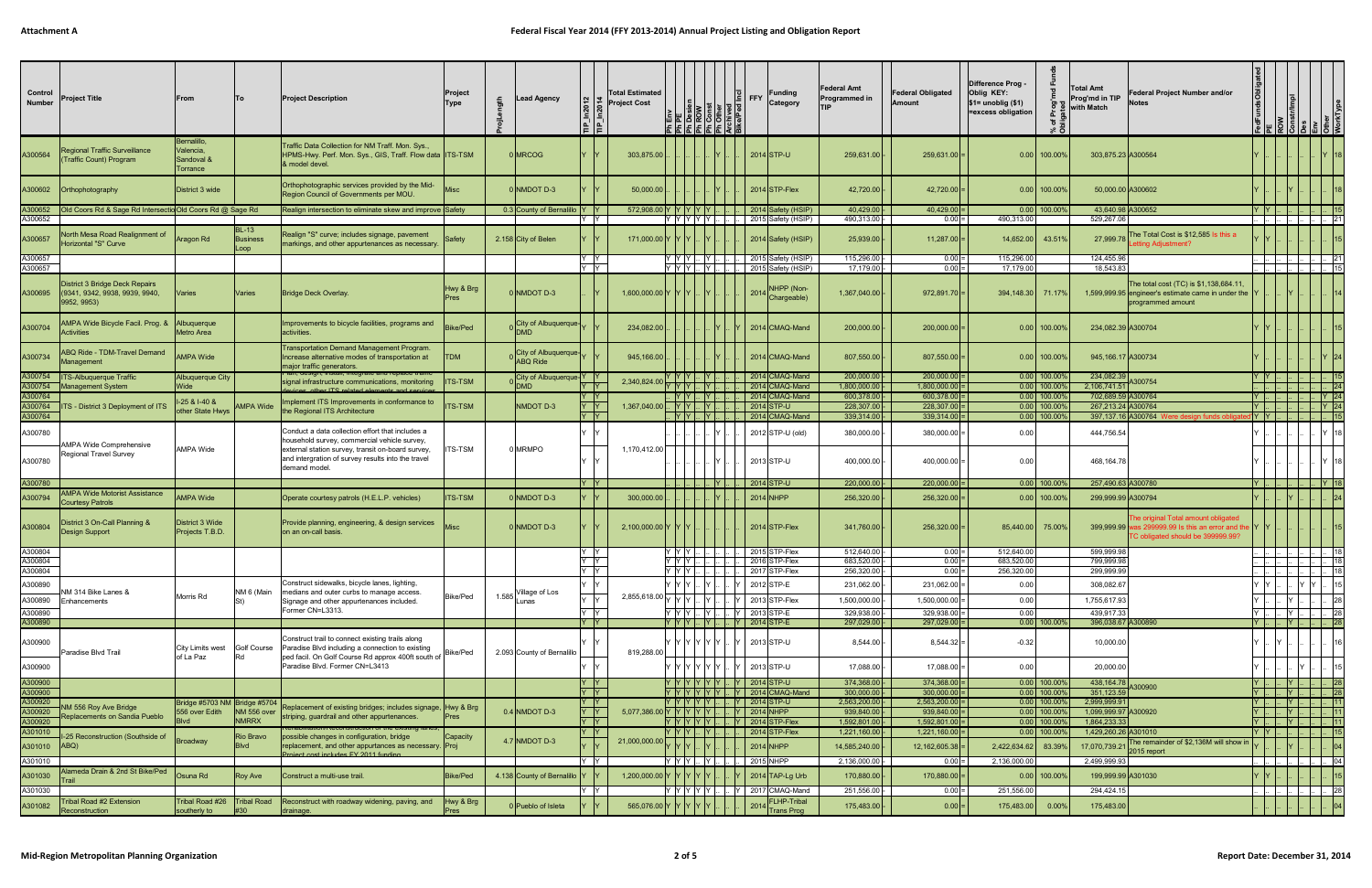| Control<br><b>Number</b> | <b>Project Title</b>                                  | From                                                                            | ∣To                                        | <b>Project Description</b>                                                                                                                                                                 | Project<br>Type | <b>Lead Agency</b>                | In2012<br>ln2014<br>١È | <b>Total Estimated</b><br><b>Project Cost</b> |                 |                               | $\left \frac{6}{2}\right $ FFY | <b>Funding</b><br>Category                                | <b>Federal Amt</b><br>Programmed in<br><b>TIP</b> | <b>Federal Obligated</b><br>Amount   | Difference Prog -<br>Oblig KEY:<br>$$1=$ unoblig $($1)$<br>=excess obligation | "চ<br>ి రె     | <b>Total Amt</b><br>Prog'md in TIP<br>with Match | Federal Project Number and/or<br><b>Notes</b>                                                                                       |                   |       |     |                 |  |
|--------------------------|-------------------------------------------------------|---------------------------------------------------------------------------------|--------------------------------------------|--------------------------------------------------------------------------------------------------------------------------------------------------------------------------------------------|-----------------|-----------------------------------|------------------------|-----------------------------------------------|-----------------|-------------------------------|--------------------------------|-----------------------------------------------------------|---------------------------------------------------|--------------------------------------|-------------------------------------------------------------------------------|----------------|--------------------------------------------------|-------------------------------------------------------------------------------------------------------------------------------------|-------------------|-------|-----|-----------------|--|
| A301083                  | Tribal Road #90 Reconstruction                        | Township 8<br>North, Range 2<br>Fast                                            | Sections 2<br>Isleta Indian<br>Reservation | and 11 within Grading, drainage, place aggregate base course<br>and hot minor asphalt pavement.                                                                                            | Hwy & Brg       | 0 Pueblo of Isleta                |                        | 939,186.00 Y Y Y Y                            |                 | -IY                           |                                | <b>LHP-Tribal</b><br>2014<br>Trans Prog                   | 180,000.00                                        | 0.00                                 | 180,000.00                                                                    | $0.00\%$       | 180,000.00                                       |                                                                                                                                     |                   |       |     |                 |  |
| A301083                  |                                                       |                                                                                 |                                            |                                                                                                                                                                                            |                 |                                   |                        |                                               | YYY             |                               |                                | $2016$ FLHP-Tribal<br>Trans Prog                          | 404,593.00                                        | $0.00 =$                             | 404,593.00                                                                    |                | 404,593.00                                       |                                                                                                                                     |                   |       |     |                 |  |
| A301083                  |                                                       |                                                                                 |                                            |                                                                                                                                                                                            |                 |                                   |                        |                                               | 7 IY IY I       |                               |                                | FLHP-Tribal<br>$ 2017 $ Trans Prog                        | 354,593.00                                        | $0.00 =$                             | 354,593.00                                                                    |                | 354,593.00                                       |                                                                                                                                     |                   |       |     |                 |  |
| A301086                  | Tribal Road #78 Improvements                          | <b>NM 314</b>                                                                   | <b>NM 45</b>                               | Reconstruct approx. 0.8 miles, includes grade,<br>drainage, base course, and realignment over 1<br>MRGCD ditch to eliminate an "S" curve for safety   Pres<br>improvements                 | Hwy & Brg       | 0 Pueblo of Isleta                |                        | 1,130,915.00 Y Y Y Y Y Y                      |                 |                               |                                | <b>FLHP-Tribal</b><br>2014<br><b>Trans Prog</b>           | 1,130,915.00                                      | $0.00$ =                             | 1,130,915.00                                                                  | $0.00\%$       | 1,130,915.00                                     |                                                                                                                                     |                   |       |     |                 |  |
| A301088                  | VM 314 & NM 45 Intersection<br>mprovements            | NM 45 @ NM<br>$ 314\rangle$                                                     |                                            | Alternatives evaluation, environmental, preliminary<br>and final design for the NM 314 and NM 45<br>intersection.                                                                          | Safety          | 0.2 Pueblo of Isleta              |                        | 550,000.00 Y Y Y Y                            |                 |                               |                                | FLHP-Tribal<br>2014<br><b>Trans Prog</b>                  | 250,000.00                                        | 0.00                                 | 250,000.00                                                                    | 0.00%          | 250,000.00                                       |                                                                                                                                     |                   |       |     |                 |  |
| A301088                  |                                                       |                                                                                 |                                            |                                                                                                                                                                                            |                 |                                   | IY                     |                                               | Y Y Y Y         |                               |                                | 2014 Tribal Funds                                         | $0.00$ -                                          | $0.00 =$                             | 0.00                                                                          |                | 300,000.00                                       |                                                                                                                                     |                   |       |     |                 |  |
| A301111                  | NM 448 Corrales Drainage<br>Structure Upgrade         | at MP 11.5<br>(Montoyas<br>Arroyo/Harvey<br>Jones Ch)                           |                                            | Improvements to drainage facilities that protect the<br>NM 448 bridge crossing at the Harvet Jones<br>Channel in order to accomodate the modeled 100- Pres<br>year storm event flow rates. | Hwy & Brg       | 0.2 SSCAFCA                       |                        | 1,314,797.00 Y Y Y Y Y                        |                 |                               |                                | 2012 Severance Tax                                        | $0.00 -$                                          | $0.00 =$                             | 0.00                                                                          |                | 383,000.00                                       |                                                                                                                                     |                   |       |     |                 |  |
| A301111                  |                                                       |                                                                                 |                                            |                                                                                                                                                                                            |                 |                                   | $ Y $ $ Y $            |                                               | $Y$ $Y$ $Y$ $Y$ |                               |                                | 2014 STP-Flex                                             | 512,640.00                                        | $512,640.00$ =                       |                                                                               | $0.00$ 100.00% | 599,999.98 A301111                               |                                                                                                                                     | $ Y $ . . $ Y $ . |       |     | 04              |  |
| A301111                  |                                                       |                                                                                 |                                            |                                                                                                                                                                                            |                 |                                   |                        |                                               | YYYY            |                               |                                | Local Bond<br>2014<br>Funds                               | 0.00                                              | $0.00 =$                             | 0.00                                                                          |                | 331,797.00                                       |                                                                                                                                     |                   |       |     |                 |  |
| A301180                  |                                                       |                                                                                 |                                            |                                                                                                                                                                                            |                 |                                   | Y IY                   |                                               |                 | Y Y Y Y Y I.                  |                                | $ Y $ 2012 CMAQ-Flex                                      | 1,473,840.00                                      | $1,473,840.00$ =                     | 0.00                                                                          |                | 1,724,999.95                                     |                                                                                                                                     | Y Y Y L           |       | YY. |                 |  |
| A301180                  |                                                       |                                                                                 |                                            |                                                                                                                                                                                            |                 |                                   |                        |                                               | Y Y Y Y Y       |                               |                                | 2013 Severance Tax                                        | $0.00 -$                                          | $0.00 =$                             | 0.00                                                                          |                | 17,124,139.00                                    |                                                                                                                                     |                   |       |     |                 |  |
| A301180                  |                                                       |                                                                                 |                                            |                                                                                                                                                                                            |                 |                                   |                        |                                               |                 | Y IY IY IY IY                 |                                | 2013 Local Bond<br>Funds                                  |                                                   | $0.00$ =                             | 0.00                                                                          |                |                                                  |                                                                                                                                     |                   |       |     |                 |  |
| A301180                  |                                                       |                                                                                 |                                            |                                                                                                                                                                                            |                 | - IY                              |                        |                                               | Y Y Y Y Y       |                               | Y 2013 HPP                     | 6,877,590.00                                              | $6,877,590.00$ =                                  | 0.00                                 |                                                                               | 8,596,987.50   |                                                  |                                                                                                                                     |                   |       |     |                 |  |
| A301180<br>A301180       |                                                       |                                                                                 |                                            | Reconstr interchange with ramps/frontage road<br>imprv., constr free-flow ramp EB PdN to SB I-25,                                                                                          |                 |                                   | - IY                   |                                               |                 | Y Y Y Y Y<br>Y IY IY IY IY I. |                                | Y 2013 STP-E<br>. Y 2013 STP-U                            | 1,670,702.00<br>2,886,404.00                      | $1,670,702.00$ =<br>$2,886,404.00$ = | 0.00<br>0.00                                                                  |                | 2,227,602.67<br>3,378,281.74                     |                                                                                                                                     |                   | IY.   |     | 0.3             |  |
| A301180                  |                                                       |                                                                                 |                                            | flyover NB I-25 to WB PdN, grade sep. at<br>efferson, bike/ped imprv., I-25 mainline imprv.                                                                                                | Capacity        | 0 NMDOT CRDC                      |                        |                                               |                 |                               |                                | 2013 Severance Tax                                        | $0.00 -$                                          | $0.00 =$                             | 0.00                                                                          |                | 8,203,012.00                                     |                                                                                                                                     |                   |       |     |                 |  |
|                          |                                                       |                                                                                 |                                            | btwn Jeff & Alameda & other roadway                                                                                                                                                        |                 |                                   |                        |                                               |                 |                               |                                |                                                           |                                                   |                                      |                                                                               |                |                                                  |                                                                                                                                     |                   |       |     |                 |  |
| A301180                  |                                                       |                                                                                 |                                            | rehab/reconst & imprv freeway acc.                                                                                                                                                         |                 |                                   |                        |                                               |                 | Y IY IY IY IY I               |                                | 2013 Severance Tax                                        | $0.00 -$                                          | $0.00 =$                             | 0.00                                                                          |                | 1,240,849.00                                     |                                                                                                                                     |                   |       |     |                 |  |
| A301180                  |                                                       |                                                                                 |                                            |                                                                                                                                                                                            |                 |                                   | -lY                    |                                               |                 | Y Y Y Y Y I                   |                                | $ Y $ 2013 CMAQ-Flex                                      | 4,485,600.00                                      | $4,485,600.00 =$                     | 0.00                                                                          |                | 5,249,999.85                                     |                                                                                                                                     | YY                | - Y L |     | $\overline{0}3$ |  |
| A301180                  |                                                       |                                                                                 |                                            |                                                                                                                                                                                            |                 |                                   |                        |                                               |                 | Y IY IY IY IY                 |                                | 2013 Severance Tax                                        | $0.00 -$                                          | $0.00 =$                             | 0.00                                                                          |                | 3,200,000.00                                     |                                                                                                                                     |                   |       |     |                 |  |
| A301180                  |                                                       |                                                                                 |                                            |                                                                                                                                                                                            |                 |                                   |                        |                                               |                 | Y Y Y Y IY IY                 |                                | Local Bond<br>2013<br>Funds                               | $0.00 -$                                          | $0.00 =$                             | 0.00                                                                          |                | 5,000,000.00                                     |                                                                                                                                     |                   |       |     |                 |  |
| A301180                  |                                                       |                                                                                 |                                            |                                                                                                                                                                                            |                 |                                   |                        |                                               |                 | IY IY IY IY IY                |                                | $2014$ STP-Flex                                           | 2,264,160.00                                      | $0.00 =$                             | 2,264,160.00                                                                  | $0.00\%$       |                                                  | This was not processed in 2014. It<br>$2,649,999.92$ was obligated as of 12-15-14 and will<br>not go against the MPO limitation for |                   |       |     |                 |  |
| A301180                  |                                                       |                                                                                 |                                            |                                                                                                                                                                                            |                 |                                   |                        |                                               | Y IY IY IY IY   |                               |                                | $2014$ STP-U                                              | 2,067,480.00                                      | $ 0.00 $ =                           | 2,067,480.00                                                                  | $0.00\%$       |                                                  | 2,419,803.30 this year the NMDOT will take the hit<br>on the limitation                                                             |                   |       |     |                 |  |
| A301231                  | lameda Adaptive Control System<br>Extension           | $ I-25 $                                                                        | Cottonwood                                 | Expand the existing adaptive signal system to<br>interconnect & upgrade signals for a continuous<br>adaptive system.                                                                       | <b>ITS-TSM</b>  | 5.16 County of Bernalillo   Y   Y |                        | 400,000.00 Y Y Y Y Y Y                        |                 |                               |                                | $2014$ NHPP                                               | 341,760.00                                        | $341,760.00$ =                       |                                                                               | $0.00$ 100.00% | 399,999.99 A301231                               |                                                                                                                                     |                   |       |     |                 |  |
| A301282                  | Railroad Crossing Imprv.-NM 47 in                     | Crossing #<br>019336E (BNSF<br>MP879.11)                                        |                                            | Improvements include: new concrete surface<br>installation, signage, pavement markings,<br>advanced warning flashers, and other<br>appurtenances as necessary.                             | <b>Safety</b>   | <b>NMDOT Transit</b><br>Rail      |                        | 120,000.00 Y Y Y                              |                 |                               |                                | Rail Xing Haz<br>2014 Elim (Sect<br>130)                  | 111,168.00                                        | $101,904.00$ =                       | 9,264.00 91.67%                                                               |                | 120,000.00                                       |                                                                                                                                     |                   |       |     | 22              |  |
| A301283                  | Railroad Crossing Impr.-NMRX<br><b>MUTCD Upgrades</b> | All Public Road<br><b>Grade Crossings</b><br><b>NMRX RR Belen</b><br>to Lamy/SF |                                            | Upgrade signage and/or pavement markings as<br>needed to comply with the Manual of Uniform<br>Traffic Control Devices (MUTCD) Section 8.                                                   | Safety          | <b>NMDOT Transit</b>              |                        | 120,000.00 Y Y Y Y                            |                 |                               |                                | Rail Xing Haz<br>$2014$ Elim (Sect<br>130)                | 111,168.00                                        | $109,315.00$ =                       | 1,853.00 98.33%                                                               |                | 120,000.00                                       |                                                                                                                                     |                   |       |     | 22              |  |
| A301290                  |                                                       | .5 miles south of south of                                                      | .25 miles                                  | Road/bridge restor/replac; includes TS&L rept, PE,<br>conceptual bridge layouts, surveys, geotech<br>investig., drainage anal., archaeol. assess., ROW, Hwy & Brg                          |                 |                                   |                        |                                               | YYYY            |                               |                                | FLHP-Tribal<br>$ 2013 $ <sup>r L.</sup> III<br>Trans Prog | 67,769.00                                         | $0.00 =$                             | 67,769.00                                                                     |                | 67,769.00                                        |                                                                                                                                     |                   |       |     |                 |  |
| A301290                  | Cochiti Pueblo: BIA SP-85                             | Cochiti Pueblo on Cochiti<br>BIA SP-85                                          | Pueblo on<br>BIA SP-85                     | erosion control, clearing, grubbing, removal of<br>struct/obstruct, excav., gabions, revet mattress,<br>surfacing.                                                                         | Pres            | 0 Pueblo of Cochiti               |                        | 3,092,606.00                                  | Y Y Y Y         |                               |                                | $ 2013 $ Local Non-<br>Match                              | $0.00 -$                                          | $0.00 =$                             | 0.00                                                                          |                | 7,350.00                                         |                                                                                                                                     |                   |       |     |                 |  |
| A301290                  |                                                       |                                                                                 |                                            |                                                                                                                                                                                            |                 |                                   |                        |                                               | Y Y             |                               |                                | 2014 FLHP-Tribal                                          | 231,342.00                                        | $231,342.00$ =                       |                                                                               | $0.00$ 100.00% | 231,342.00 A301290                               |                                                                                                                                     |                   |       |     |                 |  |
|                          |                                                       |                                                                                 |                                            |                                                                                                                                                                                            |                 |                                   |                        |                                               |                 |                               |                                |                                                           |                                                   |                                      |                                                                               |                |                                                  |                                                                                                                                     |                   |       |     |                 |  |
| A301290                  |                                                       |                                                                                 |                                            |                                                                                                                                                                                            |                 |                                   |                        |                                               | $Y$ $Y$ $Y$ $Y$ |                               |                                | 2014 Local Non-<br>Match                                  | 0.00                                              | $0.00 =$                             | 0.00                                                                          |                | 4,595.00                                         |                                                                                                                                     |                   |       |     |                 |  |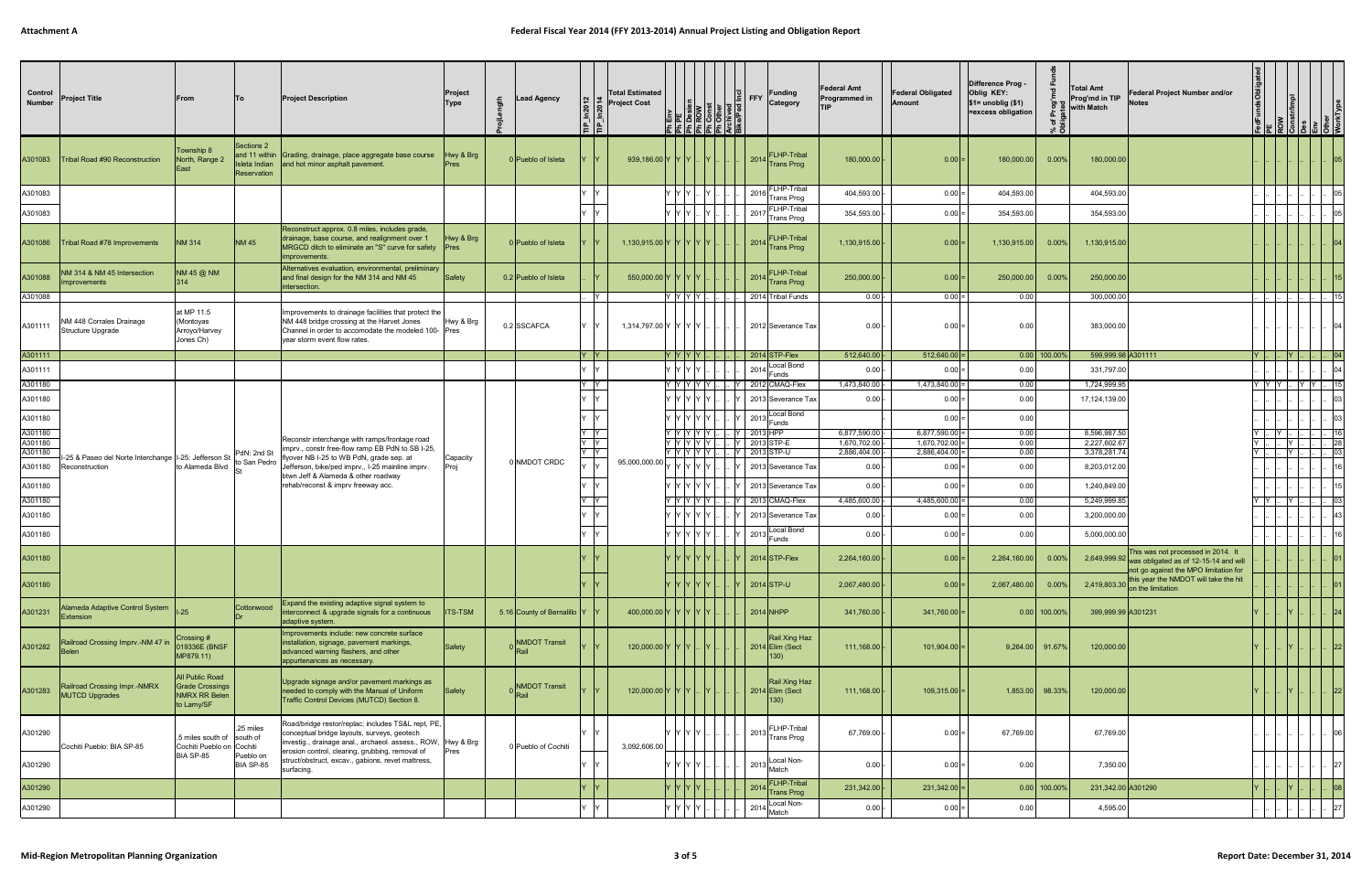| Control<br>Number  | <b>Project Title</b>                                                                            | From                                               | lTo l                                                                     | <b>Project Description</b>                                                                                                                                                                                              | Project<br>Type          | <b>Lead Agency</b>                                                                                                         |          | <b>Total Estimated</b><br>$\begin{bmatrix} 2 \\ 2 \\ 3 \\ 1 \end{bmatrix}$ $\begin{bmatrix} 3 \\ 2 \\ 3 \\ 4 \end{bmatrix}$ Project Cost | $E^{\rm E}_{\rm E}$ $E^{\rm E}_{\rm E}$ $E^{\rm E}_{\rm E}$ $E^{\rm E}_{\rm E}$ | $\frac{ \mathbf{B}  \mathbf{S} }{\ \mathbf{B}  \mathbf{S}  }\leq \frac{ \mathbf{B}  \mathbf{S}  }{\ \mathbf{B}  \mathbf{S}  }$ | <b>Funding</b><br>$\left \frac{0}{2}\right $ FFY<br>Category                                                                           | <b>Federal Amt</b><br><b>Programmed in</b><br><b>TIP</b> | <b>Federal Obligated</b><br>Amount | Difference Prog -<br>Oblig KEY:<br> \$1= unoblig (\$1)<br>=excess obligation<br>৳ | Total Amt<br>Prog'md in TIP<br>with Match | Federal Project Number and/or<br><b>Notes</b>                               |                             |     |            |              |
|--------------------|-------------------------------------------------------------------------------------------------|----------------------------------------------------|---------------------------------------------------------------------------|-------------------------------------------------------------------------------------------------------------------------------------------------------------------------------------------------------------------------|--------------------------|----------------------------------------------------------------------------------------------------------------------------|----------|------------------------------------------------------------------------------------------------------------------------------------------|---------------------------------------------------------------------------------|--------------------------------------------------------------------------------------------------------------------------------|----------------------------------------------------------------------------------------------------------------------------------------|----------------------------------------------------------|------------------------------------|-----------------------------------------------------------------------------------|-------------------------------------------|-----------------------------------------------------------------------------|-----------------------------|-----|------------|--------------|
| A301290            |                                                                                                 |                                                    |                                                                           |                                                                                                                                                                                                                         |                          |                                                                                                                            |          |                                                                                                                                          |                                                                                 |                                                                                                                                | FLHP-Tribal<br>2014<br><b>Trans Prog</b>                                                                                               | 500,000.00                                               | $500,000.00$ =                     | $0.00$ 100.00%                                                                    | 500,000.00 A301290                        |                                                                             |                             |     |            |              |
| A301290            |                                                                                                 |                                                    |                                                                           |                                                                                                                                                                                                                         |                          |                                                                                                                            |          |                                                                                                                                          | IY Y Y IY                                                                       |                                                                                                                                | <b>FLHP-Tribal</b><br>2015<br><b>Trans Prog</b>                                                                                        | 250,000.00                                               | $0.00 =$                           | 250,000.00                                                                        | 250,000.00                                |                                                                             |                             |     |            |              |
| A301290            |                                                                                                 |                                                    |                                                                           |                                                                                                                                                                                                                         |                          |                                                                                                                            |          |                                                                                                                                          | Y Y Y Y                                                                         |                                                                                                                                | 2015 Local Non-<br>Match                                                                                                               | 0.00                                                     | $0.00 =$                           | 0.00                                                                              | 4,595.00                                  |                                                                             |                             |     |            |              |
| A301290            |                                                                                                 |                                                    |                                                                           |                                                                                                                                                                                                                         |                          |                                                                                                                            |          |                                                                                                                                          | Y IY IY IY                                                                      |                                                                                                                                | FLHP-Tribal<br>2016 Trans Prog                                                                                                         | 250,000.00                                               | $0.00 =$                           | 250,000.00                                                                        | 250,000.00                                |                                                                             |                             |     |            |              |
| A301341            | District 3 Bridge Repairs - I-25 over MP 224.5<br><b>MLK Blvd</b>                               |                                                    | MP 225                                                                    | Bridge deck repairs & epoxy overlay and/or other<br>repairs as needed. Bridge #6147 & #6148                                                                                                                             | Hwy & Brg<br>Pres        | $0.5$ NMDOT D-3                                                                                                            |          | 330,497.00 Y Y Y                                                                                                                         |                                                                                 |                                                                                                                                | NHPP (Non-<br>2014 Chargeable)                                                                                                         | 282,377.00                                               | $148,425.34$ =                     | 133,951.66<br>52.56%                                                              |                                           | 330,497.42 this includes the letting adjustment D<br>EE Cost come in under? |                             |     |            |              |
| A301342            | District 3 Bridge Repairs - US 550 MP 1.0<br>over the Rio Grande                                |                                                    | MP 2.0                                                                    | Bridge deck repairs & epoxy overlay and/or bridge<br>joint repairs and/or other repairs as needed.<br>Bridges #8537 & #8540.                                                                                            | Hwy & Brg<br>Pres        | $0.4$ NMDOT D-3                                                                                                            |          | 549,612.00 Y Y Y                                                                                                                         |                                                                                 |                                                                                                                                | NHPP (Non-<br>2014 Chargeable)                                                                                                         | 469,589.00                                               | $418,540.04$ =                     | 51,048.96 89.13%                                                                  | 549,612.58                                | this includes the letting adjustment D<br>EE Cost come in under?            |                             |     |            |              |
|                    | A301500 98th Street Improvements                                                                | Rio Clara Ave.                                     | Gibson Blvd.                                                              | Construct additoinal driving lanes, bicycle facilities,<br>sidewaks, landscaping and othe appurtenances as  <br>necessary; construction management services.<br>Request to use local design services as "soft<br>match" | Capacity                 | 0.917 City of Albuquerque- $\left  \begin{matrix} \mathsf{Y} & \mathsf{Y} \\ \mathsf{Y} & \mathsf{Y} \end{matrix} \right $ |          | 2,000,000.00 Y Y Y Y Y                                                                                                                   |                                                                                 |                                                                                                                                | Local Non-<br>$2014$ Match                                                                                                             | 0.00                                                     | $0.00 =$                           | 0.00                                                                              | 291,011.00                                |                                                                             |                             |     |            |              |
| A301500            |                                                                                                 |                                                    |                                                                           |                                                                                                                                                                                                                         |                          |                                                                                                                            | Y Y      |                                                                                                                                          | Y Y Y Y Y                                                                       |                                                                                                                                | $\vert$ 2014 STP-U                                                                                                                     | 1,460,160.00                                             | $1,460,160.00$ =                   | $0.00$ 100.00%                                                                    | 1,708,988.72 A301500                      |                                                                             | $\mathsf{I}$ Y $\mathsf{I}$ | IY. |            | $\sqrt{0.3}$ |
| A301520            | 2nd St SW (Valle de Oro) Trail<br>Phase I                                                       | Salida Sandia Rd                                   | Woodward                                                                  | Construct mult-use trail. Project may be phased.                                                                                                                                                                        | Bike/Ped                 | 0 County of Bernalillo                                                                                                     |          | 1,436,379.00 Y Y Y                                                                                                                       |                                                                                 |                                                                                                                                | $2014$ TAP-Lg Urb                                                                                                                      | 205,165.00                                               | $205,165.00$ =                     | $0.00$ 100.00%                                                                    | 240,127.57 A301520                        |                                                                             |                             |     |            |              |
| A301520<br>A301520 |                                                                                                 |                                                    |                                                                           |                                                                                                                                                                                                                         |                          |                                                                                                                            | IY<br>l۷ |                                                                                                                                          | $Y$ $Y$ $Y$ $\ldots$ $Y$<br>YYYL.                                               | -IY I                                                                                                                          | 2015 TAP-Lg Urb<br>2015 TAP-Flex                                                                                                       | 393,681.00<br>211,322.00                                 | $0.00 =$<br>$0.00 =$               | 393,681.00<br>211,322.00                                                          | 460,768.95<br>247,333.79                  |                                                                             |                             |     | . I I I281 |              |
| A301530            | <b>Black Arroyo Open Space</b><br><b>Commuter Trail</b>                                         | Jnser Blvd &<br><b>Westside Blvd</b><br>Vicinity   | Southern Blvd                                                             | Construct a mult-use trail along Black Arroyo on<br>& Lisbon Blvd SSCAFCA public land. Project may be phased.                                                                                                           | <b>Bike/Ped</b>          | <b>SSCAFCA</b>                                                                                                             |          | 896,400.00 Y Y Y                                                                                                                         |                                                                                 |                                                                                                                                | 2014 TAP-Lg Urb                                                                                                                        | 620,480.00                                               | $620,480.00$ =                     | $0.00$ 100.00%                                                                    | 726,217.21 A301530                        |                                                                             |                             |     |            |              |
| A301530            |                                                                                                 |                                                    |                                                                           |                                                                                                                                                                                                                         |                          |                                                                                                                            |          |                                                                                                                                          | YYY                                                                             |                                                                                                                                | Office of State<br>$ 2014 $ Engineer                                                                                                   | 0.00                                                     | $0.00 =$                           | 0.00                                                                              | 159,263.00                                |                                                                             |                             |     |            |              |
| A301540            | Santo Domingo Multi-Use Trail<br>Segment 1and 2                                                 | Cattle grd E. of<br>Mateo Overp. to                | <b>NMRX</b>                                                               | Station to SP Construct a multi-use trail. (TTP funds used for<br>88 (Old Hwy   required match.)                                                                                                                        | <b>Bike/Ped</b>          | Pueblo of Santo<br>Domingo                                                                                                 |          | 768,727.00                                                                                                                               |                                                                                 |                                                                                                                                | 2014 TAP-Rural                                                                                                                         | 75,638.00                                                | $75,638.00$ =                      | $0.00$ 100.00%                                                                    | 75,638.00                                 | A301540                                                                     |                             |     |            |              |
| A301540            |                                                                                                 | <b>NMRX Station</b>                                |                                                                           |                                                                                                                                                                                                                         |                          |                                                                                                                            |          |                                                                                                                                          | $Y$ $Y$ $Y$ $\mid$                                                              |                                                                                                                                | FLHP-TTP<br>2014<br>used for matc                                                                                                      | 12,890.00                                                | $12,890.00$ =                      | $0.00$ 100.00%                                                                    | 12,890.00                                 |                                                                             |                             |     |            |              |
| A301540<br>A301540 |                                                                                                 |                                                    |                                                                           |                                                                                                                                                                                                                         |                          |                                                                                                                            | ΙY<br>İΥ |                                                                                                                                          |                                                                                 |                                                                                                                                | Y  Y  Y    Y      Y   2015 TAP-Rural<br>Y  Y  Y    Y      Y   2015 Tribal Funds                                                        | 75,638.00<br>$0.00$  -                                   | $0.00 =$<br>$0.00 =$               | 75,638.00<br>0.00                                                                 | 75,638.00<br>591,671.00                   |                                                                             |                             |     |            | 28           |
| A301540            |                                                                                                 |                                                    |                                                                           |                                                                                                                                                                                                                         |                          |                                                                                                                            |          |                                                                                                                                          | YYY.                                                                            | - Y I                                                                                                                          | $\left  \mathsf{Y} \right $ 2015 $\left  \begin{array}{c} \mathsf{r} & \mathsf{u} \\ \mathsf{used} & \mathsf{for} \end{array} \right $ | 12,890.00                                                | $12,890.00$ =                      | 0.00                                                                              | 12,890.00                                 |                                                                             |                             |     |            |              |
| A301560            | Pan American East R&R and ADA<br><b>Improvements</b>                                            | <b>San Mateo</b>                                   | Harper Dr.                                                                | Construct ADA and pedestrian improvements to<br>sidewalks along Pan American East with roadway Hwy & Brg<br>rehabiltation and repair (R&R). Project is being<br>scoped in coordination with District 3.                 | <b>Pres</b>              | $0.05$ City of Albuquerque-                                                                                                |          | 260,000.00 Y Y Y Y Y                                                                                                                     |                                                                                 |                                                                                                                                | $2014$ STP-Flex                                                                                                                        | 128,160.00                                               | $128,160.00$ =                     | $0.00$ 100.00%                                                                    | 150,000.00 A301560                        |                                                                             |                             |     |            |              |
| A301560            |                                                                                                 |                                                    |                                                                           |                                                                                                                                                                                                                         |                          |                                                                                                                            |          |                                                                                                                                          | $Y$ $Y$ $Y$ $Y$                                                                 |                                                                                                                                | Local Non-<br>2014<br>Match                                                                                                            | 0.00                                                     | $0.00 =$                           | 0.00                                                                              | 110,000.00                                |                                                                             |                             |     |            |              |
| A301570            | NM 347 Paseo del Volcan ROW<br>Acquisition                                                      | $I-40$                                             | US 550                                                                    | ROW acquisition for the PDV Cooridor. (Old CN<br>2607)                                                                                                                                                                  | Capacity<br>Proj         | 0 NMDOT D-3                                                                                                                |          | 2,000,000.00                                                                                                                             |                                                                                 |                                                                                                                                | $2014$ STP-Flex                                                                                                                        | 854,400.00                                               | $854,400.00$ =                     | $0.00$ 100.00%                                                                    | 999,999.97 A301570                        |                                                                             |                             |     |            |              |
| A301570            |                                                                                                 |                                                    |                                                                           |                                                                                                                                                                                                                         |                          |                                                                                                                            | 1Y       |                                                                                                                                          |                                                                                 | IY I -                                                                                                                         | 2017 STP-Flex                                                                                                                          | 854,400.00                                               | $0.00 =$                           | 854,400.00                                                                        | 999.999.97                                |                                                                             |                             |     |            |              |
|                    | I-25 Bridge Replacement over the<br>A301610   Tijeras Arroyo (Bridge #7377 and<br>Bridge #7378) |                                                    |                                                                           | Bridge Replacement.                                                                                                                                                                                                     | Hwy & Brg<br><b>Pres</b> | 0.408 NMDOT CRDC                                                                                                           |          | 6,591,836.00 Y Y Y                                                                                                                       |                                                                                 |                                                                                                                                | $2014$ NHPP                                                                                                                            | 5,632,065.00                                             | $5,632,065.00$ =                   | $0.00$ 100.00%                                                                    | 6,591,836.19 A301610                      |                                                                             |                             |     |            |              |
| TA00011            | NW Metro Area Bus Service Phase                                                                 | NW Albuquerque Corridors,<br>& Rio Rancho<br>Areas | <b>PdN &amp; I-25</b><br>Journal Ctr,<br><b>UNM/CNM &amp;</b><br>Downtown | Design, ROW and construction of bus service<br>improvements at EB PdN ramp at 2nd Street and<br>other various locations including development of<br>park and ride lots.                                                 | Transit                  | <b>Rio Metro Transit</b>                                                                                                   |          | 1,053,371.00 Y Y Y Y Y Y Y                                                                                                               |                                                                                 |                                                                                                                                | 2014 CMAQ-Mand                                                                                                                         | 900,000.00                                               | $900,000.00$ =                     | $0.00$ 100.00%                                                                    |                                           | 1,053,370.76 Funds transferred to FTA                                       |                             |     |            | IY 123       |
|                    | TA00034   Rio Metro Transit Facilities                                                          | <b>Rio Metro Service</b><br>Area Wide              |                                                                           | Construct bus stops, access to bus stops, park &<br>ride lots, shelters and associated equipment.                                                                                                                       | Transit                  | <b>Rio Metro Transit</b>                                                                                                   |          | 179,073.00 Y Y Y Y Y                                                                                                                     |                                                                                 |                                                                                                                                | $2014$ STP-U                                                                                                                           | 153,000.00                                               | $153,000.00$ =                     | $0.00$ 100.00%                                                                    | 179,073.03 TA00034                        |                                                                             |                             |     |            | 23           |
| TA00054            | ABQ Ride - Vehicles & Equip.                                                                    | <b>ABQ Ride</b>                                    |                                                                           | Replace buses and associated equipment                                                                                                                                                                                  |                          | City of Albuquerque-                                                                                                       |          |                                                                                                                                          |                                                                                 |                                                                                                                                | 2014 FTA 5307<br>(Urban)                                                                                                               | 6,739,000.00                                             | $6,739,000.00$ =                   | $0.00$ 100.00%                                                                    | 8,119,277.00                              |                                                                             |                             |     |            |              |
| TA00054            | Purchase (FY 2014 Revenue<br>$ V$ ehicles $ V $                                                 | <b>System Wide</b>                                 |                                                                           | including fare boxes, debt service and<br>manufacturing inspections.                                                                                                                                                    | Transit                  | <b>ABQ Ride</b>                                                                                                            |          | 9,324,096.00                                                                                                                             |                                                                                 |                                                                                                                                | <b>FTA 5339</b><br>2014 (MAP-21                                                                                                        | 1,000,000.00                                             | $1,000,000.00$ =                   | $0.00$ 100.00%                                                                    | 1,250,000.00                              |                                                                             |                             |     |            |              |
| TA00062            | ABQ Ride - Bus Stop Facilities<br>Improvements                                                  | <b>ABQ Ride</b><br>System Wide                     |                                                                           | Rehabilitate, upgrade and/or construct bus stop<br>infrastructure including access, paving, signage,<br>lighting, shelters and other amenities & associated<br>equipment.                                               | Transit                  | $ City\ of\ Albuquerque\}$<br>ABQ Ride                                                                                     |          | 643,727.00 Y Y Y Y                                                                                                                       |                                                                                 |                                                                                                                                | $2014$ STP-U                                                                                                                           | 550,000.00                                               | $1,100,000.00$ =                   | -550,000.00   200.00%                                                             |                                           | 643,726.57 There was a double transfer, 1st<br>transfer 1/8/14, 2nd 5/28/14 |                             |     |            | $ Y $ 23     |